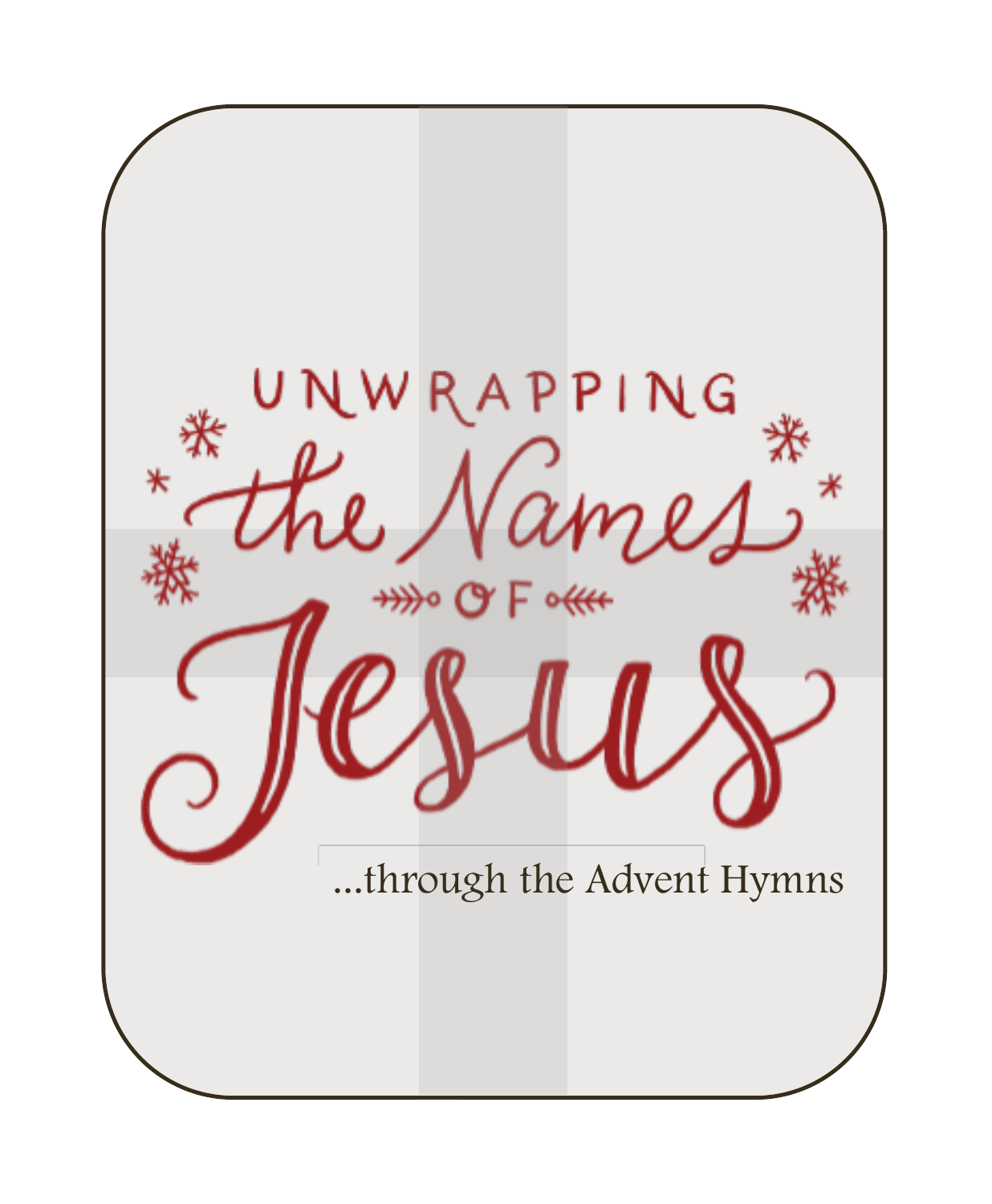# Unpacking the Names of Jesus...Through the Advent Hymns

Thursday Advent Worship, Week 2 December 10, 2020 Berea Lutheran Church

# **WELCOME**

| <b>OPENING HYMN</b>                        | "Come, Thou Long-Expected Jesus"                                                                                                                                                                                                                                                                                                                                                                           | <b>LSB 338</b> |
|--------------------------------------------|------------------------------------------------------------------------------------------------------------------------------------------------------------------------------------------------------------------------------------------------------------------------------------------------------------------------------------------------------------------------------------------------------------|----------------|
| <b>INVOCATION</b><br>Pastor:<br>People:    | In the name of the Father and of the $+$ Son and of the Holy Spirit.<br>Amen                                                                                                                                                                                                                                                                                                                               |                |
| <b>ADVENT LITANY</b><br>Pastor:<br>People: | Jesus Christ is the Light of the world,<br>the light no darkness can overcome.                                                                                                                                                                                                                                                                                                                             |                |
| Pastor:<br>People:                         | Stay with us Lord, for it is evening,<br>and the day is almost over.                                                                                                                                                                                                                                                                                                                                       |                |
| Pastor:<br>People:                         | Let Your light scatter the darkness<br>and illumine Your Church.                                                                                                                                                                                                                                                                                                                                           |                |
| Pastor:<br>People:                         | Joyous light of glory:<br>of the immortal Father; heavenly, holy, blessed Jesus Christ. We<br>have come to the setting of the sun, and we look to the evening<br>light. We sing to God, the Father, Son, and Holy Spirit: You are<br>worthy of being praised with pure voices forever. O Son of God,<br>O Giver of life: the universe proclaims Your glory.                                                |                |
| Pastor:                                    | Blessed are You, O Lord our God, king of the universe, who led Your<br>people Israel by a pillar of cloud by day and a pillar of fire by night.<br>Enlighten our darkness by the light of Your Christ; may His Word be a<br>lamp to our feet and a light to our path; for You are merciful, and You<br>love Your whole creation and we, Your creatures, glorify You, Father,<br>Son, and Holy Spirit. Amen |                |
| Pastor:                                    | <b>PSALM 98</b><br>Sing to the Lord a new song, for He has done marvelous things; His<br>right hand and his holy arm have worked salvation for him. The Lord<br>has made His salvation known and revealed his righteousness to the<br>nations.                                                                                                                                                             |                |
| People:                                    | He has remembered his love and his faithfulness to the house of<br>Israel; all the end of the earth have seen the salvation of our God.                                                                                                                                                                                                                                                                    |                |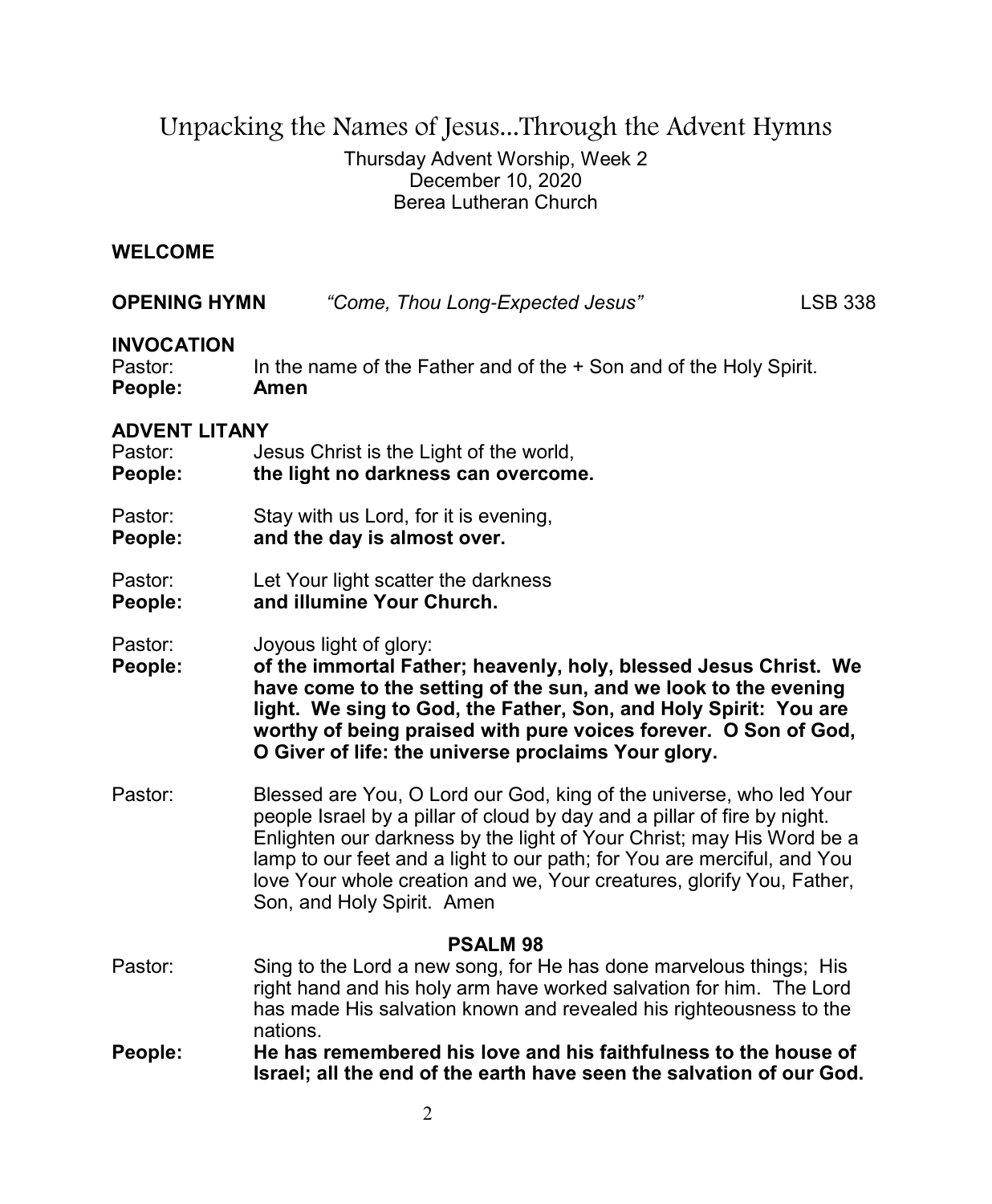**Shout for joy to the Lord, all the earth, burst into jubilant song with music; make music to the Lord with the harp, with the harp and the sound of singing, with trumpets and the blast of the ram's horn shout for joy before the Lord the King.** 

| <b>OFFICE HYMN</b> | "O Savior, Rend the Heavens Wide"              | LSB 355 (Vs. 1-3) |
|--------------------|------------------------------------------------|-------------------|
| Pastor:            | A reading from Isaiah $45:8$ ; $40:1-5$        |                   |
| Pastor:<br>People: | O Lord, have mercy on us.<br>Thanks be to God. |                   |
| <b>OFFICE HYMN</b> | "O Savior, Rend the Heavens Wide"              | LSB 355 (vs. 4-5) |
| Pastor:            | A reading from Luke 1:67-79                    |                   |
| Pastor:<br>People: | O Lord, have mercy on us.<br>Thanks be to God. |                   |
| <b>OFFICE HYMN</b> | "O Savior, Rend the Heavens Wide"              | LSB 355 (Vs. 6-7) |

# **SERMON**

**MAGNIFICAT** *(to the tune of "From Heaven Above to Earth I Come")*

- 1. My soul now magnifies the Lord; My spirit leaps for joy in Him. He keeps me in His kind regard, And I am blest for time to come.
- 2. For He alone who shows such might Has done amazing things to me. His mercy flows; His name like light Remains in time perpetually.
- 3. His arm is strong; His strength is great. He scatter those of proud intent And casts them down from high estate, Then gives the low His nourishment.
- *4.* He feeds the hungry as His own; The wealthy leave with empty hands, He gives His help to Israel; His gracious promise always stands.

# **PRAYER**

Pastor: In peace, let us pray to the Lord: **People: Lord, have mercy.**

Pastor: For the gift of divine peace and of pardon, with all our hearts and with all our mind, let us pray to the Lord. **People: Lord, have mercy.**